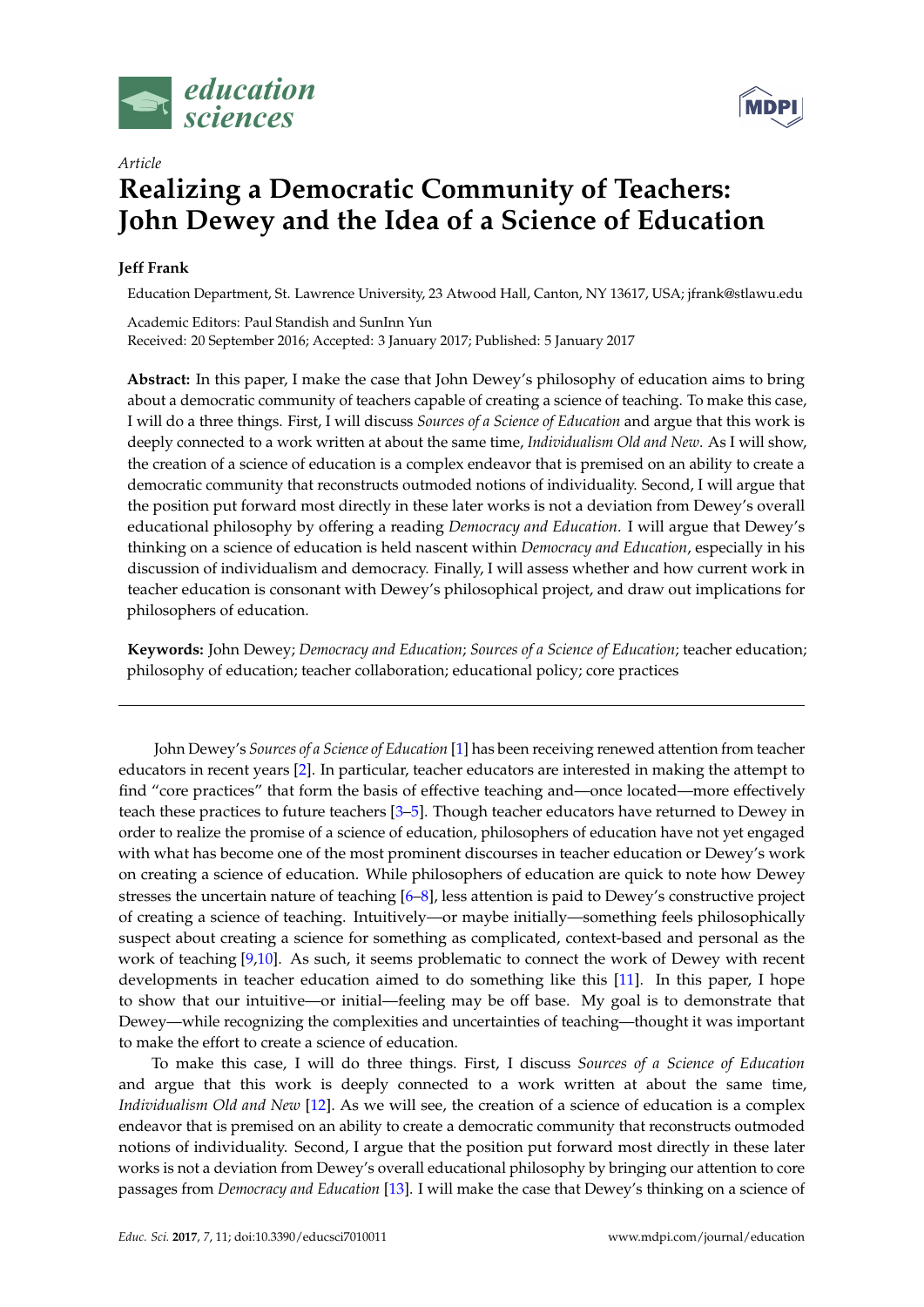education is held nascent within *Democracy and Education*, especially in his discussion of individualism and democracy. Finally, I assess whether and how current work in teacher education is consonant with Dewey's philosophical project, and draw out implications for philosophers of education.

#### **1. Individualism and the Work of Teaching**

As Dan Lortie observed in his classic sociological study *Schoolteacher* [\[14\]](#page-8-11), the work of teaching is generally marked by individualism. Teachers work in isolation from each other, and—in fact—seem to be rewarded for not collaborating [\[15\]](#page-8-12). Though strides have been made in the direction of teacher collaboration since Lortie wrote [\[16](#page-9-0)[,17\]](#page-9-1), it is hard to argue that Dewey's thinking in his 1929 *Sources of a Science of Education* does not remain relevant. Dewey worried that we focus on the exceptional individual teacher to the detriment of teaching. Instead of working to make teaching better—and so the lives of the largest possible number of students better—the objection is made that if we worked on teaching (in general), we would lose, or level down, what is unique and special about those individual teachers who touch the lives of the students who experience the exceptional teacher's presence. However, Dewey notes:

what is overlooked by the objector is that the successes of such individuals tend to be born and to die with them: beneficial consequences extend to those pupils who have personal contact with such gifted teachers. No one can measure that waste and loss that have come from the fact that the contributions of such men and women in the past have been thus confined, and the only way by which we can prevent such waste in the future is by methods which enable us to make an *analysis* of what the gifted teacher does intuitively, so that something accruing from his work can be communicated to others. Even in the things conventionally recognized as sciences, the insights of unusual person remain important and there is no leveling down to a uniform procedure. But the existence of science gives common efficacy to the experiences of the genius; it makes it possible for the results of special power to become part of the working equipment of other inquirers, instead of perishing as they arose [\[1\]](#page-8-0) (pp. 4–5).

This is a long quote, but it—in many ways—gets to the heart of Dewey's argument. Dewey is concerned with a number of things in this passage, most notably *waste*. There is far too much waste in education when we leave it to individual teachers to figure out the art of teaching. While some teachers do—indeed—figure this art out (sometimes without the aid of teacher education), what about all of the other (non-exceptional) teachers, and what about the legacy of these exceptional teachers? The insight of these teachers lives and dies with them (or, as we shall see momentarily, can have a pernicious effect). Dewey would like to analyze how these teachers do what they do intuitively so that other teachers can learn from their experience. In its most simple form, this is what I mean in this paper by Dewey's thinking on a science of teaching. Though Dewey also mentions the importance of educational psychology for learning, and sociology for schools, he is also very interested in how the art of teaching can—through philosophical work [\[1\]](#page-8-0) (pp. 26–27)—develop into the democratic common inheritance of as many teachers as possible. Expecting an objection to this aspiration, Dewey is quick to point out that this process is not meant to level down exceptional teachers to some common standard, but to give "common efficacy to the experience of genius". This is a striking line: we want to take the exceptional and make it part of our common possession. A deeply democratic concept—as we will see more explicitly in the next section—Dewey wants every teacher to share in that which exceptional teachers discover intuitively in practice. Again, the goal is not to set a uniform standard, but to continually raise the level of our common resources and to continue to learn from those exceptional teachers who will also benefit from a greater and more robust shared wisdom of teaching.

As noted above, Dewey is not only worried about the waste that occurs when we fail to make common what exceptional teachers do, the very idea of the exceptional teacher can have a pernicious effect. Dewey notes, in another rather long passage: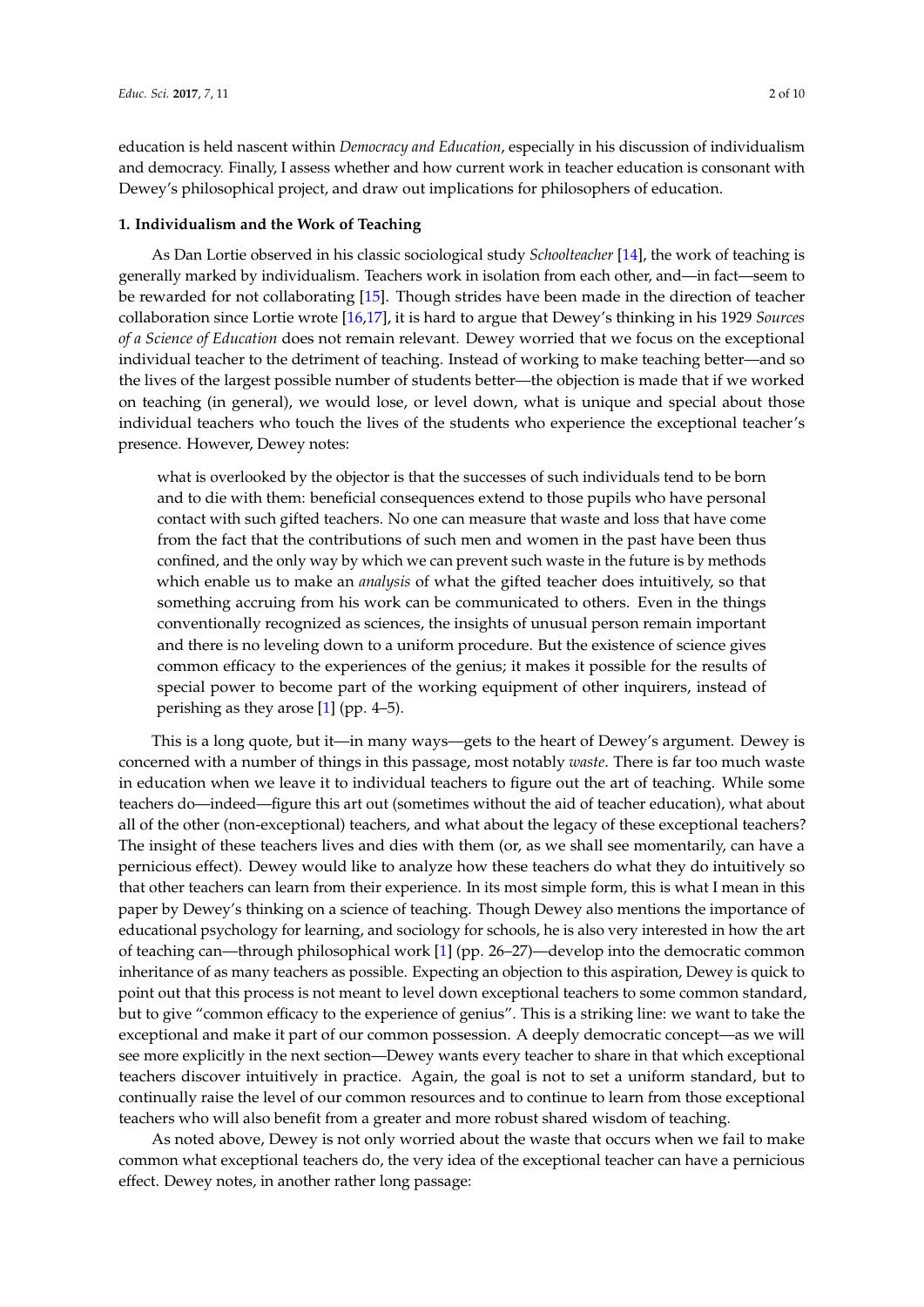The existence of scientific method protects us also from a danger that attends the operations of men of unusual power; dangers of slavish imitation partisanship, and such jealous devotion to them and their work as to get in the way of further progress. Anybody can notice today that the effect of an original and powerful teacher is not all to the good. Those influenced by him often show a one-sided interest; they tend to form schools, and to become impervious to other problems and truths; they incline to swear by the words of their master and to go on repeating his thoughts after him, and often without the spirit and insight that originally made them significant [\[1\]](#page-8-0) (p. 5).

Instead of science, we create sects, take sides. Instead of learning from what the exceptional teacher finds and make it common to teaching, the exceptional teacher is revered and followers become locked in imitation; an imitation that lacks "the spirit and insight" that made the exceptional teacher's work noteworthy [\[18\]](#page-9-2). Sadly, Dewey seems to be on to something important here. We avoid a science for fear of leveling the profession to its lowest common denominator, but this fear often causes us to fall into an equally flawed stance: we offer a second-rate imitation of a great teacher and fight with others so that "our way" of teaching—or more, "our teacher"—is seen as better than any other. Instead of collaboration and commonality, we get competition; instead of insight that pushes the work of teaching forward, we get "slavish imitation". This is a key point. The exceptional teacher objection to a science of education not only leads to great waste, it leads to an unhelpful partisanship. Fearing the risk of conformity that may come about through the creation of a science of teaching, we fall into an even worse—because often blind—conformity to the exceptional teacher and a partisanship that keeps us from improving teaching, and so realizing that which is "worthy of the name *education*" [\[19\]](#page-9-3) (p. 62).

This is one reason why I see *Individualism Old and New* as something of a companion piece to *Science of Education*. Though education is not the central focus of *Individualism*, Dewey analyses—in this work—how outmoded inherited notions of individualism that do not fit the present day keep us from creating the types of science that will allow for social and personal progress. To start, Dewey makes the case that the present era is different from the past; it is industrialized, corporate, interconnected. This should lead to the realization that "the problem of constructing a new individuality consonant with the objective conditions under which we live is the deepest problem of our times" [\[12\]](#page-8-9) (p. 56). However, it is hard to create this individuality because our moral imaginations have not kept pace with the world we are living in. As Dewey notes:

Our material culture, as anthropologists would call it, is verging upon the collective and the corporate. Our moral culture, along with our ideology, is, on the other hand, still saturated with ideals and values of an individualism derived from the pre-scientific, pre-technological age. Its spiritual roots are found in medieval religion, which asserted the ultimate nature of the individual soul and centered the drama of life about the destiny of that soul [\[12\]](#page-8-9) (p. 77).

Though Dewey is not writing about teaching directly here, it is easy to see how it can apply to much teaching that occurs today. Though the world around us is becoming more interconnected and more collaborative, the moral life of teaching tends to be bound up with the medieval drama of individual salvation. That is, instead of groups of teachers working together to improve the work of teaching [\[17\]](#page-9-1), teachers tend to seek individual excellence in their own classroom. A teacher often seeks personal salvation—or personal excellence—and not the good of teaching (as a whole) or the good of the school she finds herself in. There are many reasons for this, and as collaborative as I can be at times, I know a picture of individual salvation holds me captive in many ways [\[20\]](#page-9-4). So, the point here is not blame, but to think with Dewey about the ramifications of holding onto a vision of individuality that may not fit the times we are living in.

It is important to consider if beliefs that were once useful—morally, personally and socially—in an age very different from the one we are living in now still have practical value [\[21\]](#page-9-5). Dewey is direct in his assessment: "Traditional ideas are more than irrelevant. They are an encumbrance; they are the chief obstacle to the formation of a new individuality" [\[12\]](#page-8-9) (p. 86). Note here that Dewey is not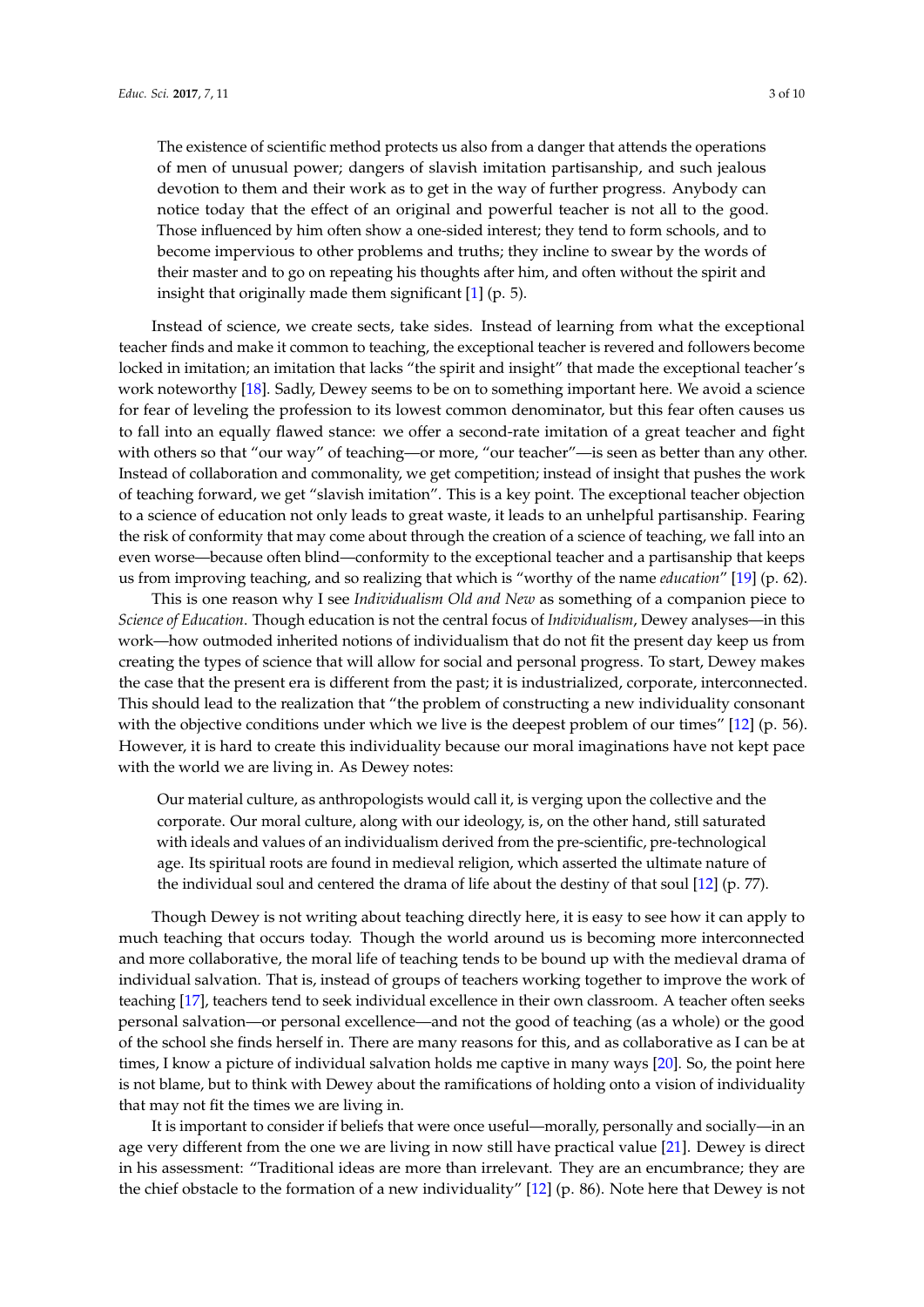against individuality, he is interested in forming an individuality that is consonant with the times we are living in. Holding on to the drama of salvation; of the isolated individual bootstrapping a way to goodness, given the time we are living in, just does not make sense. More, these visions are actually harmful, because they keep us from making progress. Dewey again remarks that "progress will not be initiated until we cease opposing the socially corporate to the individual, and until we develop a constructively imaginative observation of the role of science and technology in actual society" [\[12\]](#page-8-9) (p. 89). Science in general—like a science of education discussed above and the science of teaching I am advocating for—comes about when we are interested in learning from the advances made by individuals, and making them a part of our *collective* wisdom and store of resources. When done well—according to Dewey—it is hard to see where the individual scientist and the work of science begins and ends. The scientist draws on what is known, and as new discoveries are made, they are then brought into the fold of advancing knowledge so that new discoveries can be made. Personal discovery becomes public good [\[13\]](#page-8-10) (esp. Chapter 10). The medieval notion of private salvation becomes a stumbling block to this vision of individuals working out of interest in a type of work that is both personally rewarding and collectively valuable [\[13\]](#page-8-10) (esp. p. 361). We must—according to Dewey—overcome outmoded visions of individuality, and embrace a future where we work together to turn the successes of individuals into a common, public, good. Fear, though, stands in the way.

The mind that is hampered by fear lest something old and precious be destroyed is the mind that experiences fear of science. He who has this fear cannot find reward and peace in the discovery of new truths and the projection of new ideals. He does not walk the earth freely, because he is obsessed by the need of protecting some private possession of belief and taste. For the love of private possessions is not confined to material goods [\[12\]](#page-8-9) (p. 118).

I find this—again—an interesting connection to *Sources of a Science of Education*. There is something seductive about being *the* good teacher; the best teacher in a school, or the best in a certain grade-level or the best in a certain subject. However, where does this type of feeling lead? Though we may remain the best teacher as we define it, what about the experience students have with other teachers? Might we become better if we humbly share what seems to work for us while also listening to the insights of those who may not initially appear to be as compelling as we are? Do we fear creating a science of teaching because of all we may have to learn; because we may find it hard to accept that salvation—or excellence—comes about through collaboration, and not through competition or pridefully holding onto our current stage of development in the face of what could become through endless progress? Competition and complacency have no place in education [\[22\]](#page-9-6). As Dewey writes, "There is a subterranean partnership between those who employ the existing economic order for selfish pecuniary gain and those who turn their backs upon it in the interest of personal complacency, private dignity, and irresponsibility" [\[12\]](#page-8-9) (p. 117). This is a jarring reminder to all of us teachers who choose our present state of excellence instead of seeking the better—personally and socially—through collaboration. As I will show in the next section, this is not a position that Dewey only espouses in his later work, it finds a powerful expression in *Democracy and Education*.

#### **2. Democracy and Teaching**

Teachers resist collaboration in the creation of a science of education not only because of the outmoded morality that puts personal salvation first; teachers resist collaboration for political and other moral reasons. As William James recognized well over one hundred years ago [\[23\]](#page-9-7) teachers are bombarded with fads. It is often more pedagogically sensible to close the classroom door and do one's work than attend in-service meetings where school leaders promote the next thing pedaled by educational consultants and so-called edupreneurs; especially when teachers are then expected to adopt these practices, even though they go against what teachers know—with justification—about teaching and what works for students [\[24\]](#page-9-8). In addition to practical concerns about educational fads, teachers often have political reasons to resist collaboration around top-down reform efforts [\[25\]](#page-9-9). As reforms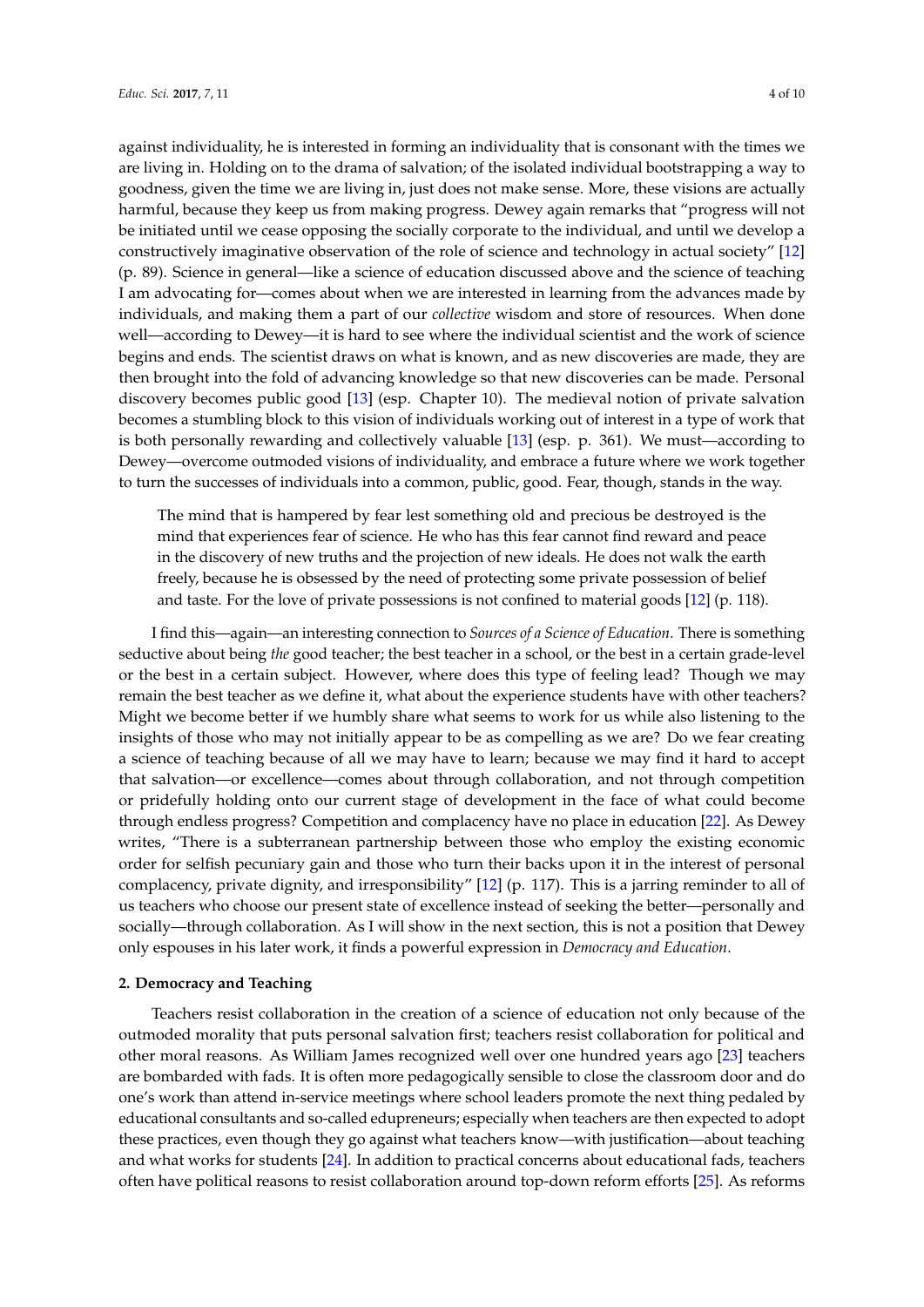seem to change every few years, it is easy to imagine why a veteran teacher would not want to collaborate to create a new curriculum around a reform idea that may become obsolete in a matter of years. Again, instead of seeking collaboration, teachers can become demoralized given the pace and—often—disrespectful tone that many reform efforts take toward teachers [\[26\]](#page-9-10). Finally, the idea of a science of teaching can be called into question by teachers as they see waves of "evidence-based" practices come and go with little noticeable positive impact on the lives of students or schools [\[27\]](#page-9-11). As such, the usage of the language of evidence-based practice can feel like little more than a smokescreen for political and ideological agendas. This—in turn—can make the idea of a science of education seem like more of the same; certainly not something worth a teacher's time.

Dewey recognized these as problems, and *Democracy and Education* makes it clear that democracy is *the* key to progress; it is impossible to create a science of education—or grow as people and as a society—without democracy. Just as Dewey warns that the "exceptional teacher" paradigm stands in the way of progress, so too does top-down, non-collaborative approaches to improving teaching. Teaching will not improve without the presence of a strong democracy. This point is made from the beginning of *Democracy and Education* [\[13\]](#page-8-10) (esp. pp. 8–12), but it receives its fullest treatment in Chapter 7, "The Democratic Conception in Education". In this section, I will look closely at two main passages from this chapter, track its development in other key passages from *Democracy and Education*, and then conclude by showing that Dewey's position in his later works *Sources of a Science of Education* and *Individualism Old and New* are clearly not deviations from the work started in *Democracy and Education*, but important steps in making nascent themes more explicit.

In *Sources of a Science of Education,* Dewey is concerned with creating something that is common to teachers; not something that is the sole possession of the exceptional teacher. In *Democracy and Education*, Dewey has the same concern, but on the largest possible scale. A society where we do not hold things in common is really no society at all. As Dewey notes, "We are thus compelled to recognize that within even the most social group there are many relations which are not as yet social" [\[13\]](#page-8-10) (p. 8). This thought gets developed—at length—in the first quote I will consider from Chapter 7.

In order to have a large number of values in common, all the members of the group must have an equable opportunity to receive and to take from others. There must be a large variety of shared undertakings and experiences. Otherwise, the influences which educate some into masters, educate others into slaves. And the experience of each party loses in meaning, when the free interchange of varying modes of life-experience is arrested. A separation into a privileged and a subject-class prevents social endosmosis [\[13\]](#page-8-10) (p. 90).

While Dewey's concern here is society at large, I want to bring this quote back into teaching. There are at least two levels at which this quote can be appreciated. The first is the policy level. Teachers often feel as if they have no voice in policy conversations; there is not an "equable opportunity to receive and take from others". As such, the experience of each party loses meaning: policy-makers lose out on the insights of teachers; teachers lose out on the insights of policy-makers. Though resistance to fads and ideology wrapped up as evidence-based practice is important, it is equally important to remain open to advances made by research and distilled into policies. Because there are not equable opportunities to share what is known, social endosmosis results. This, though, is not the focus of my essay; I want to start a little smaller. I want to start at the level of the school, or the district, or the county. We have to wonder how many values teachers at this level hold in common. Though lesson study [\[17\]](#page-9-1) and practices such as descriptive review [\[28\]](#page-9-12) encourage teachers to collaborate with each other, the sway of the "exceptional teacher model" seems to dominant many other school settings. That is, teachers isolate themselves from each other, and this arrests "the free interchange of varying modes of life-experience". When this happens, divisions harden—the good teachers, the less good teachers—and possibilities for developing common knowledge are foreclosed. If this is what happens within a school or a county, how much more so does this happen across the practice of teaching as a whole [\[11\]](#page-8-8)? The immediate lesson of this quote, then, seems relatively simple: without effective communication and a willingness to build something we can share in common, everyone suffers.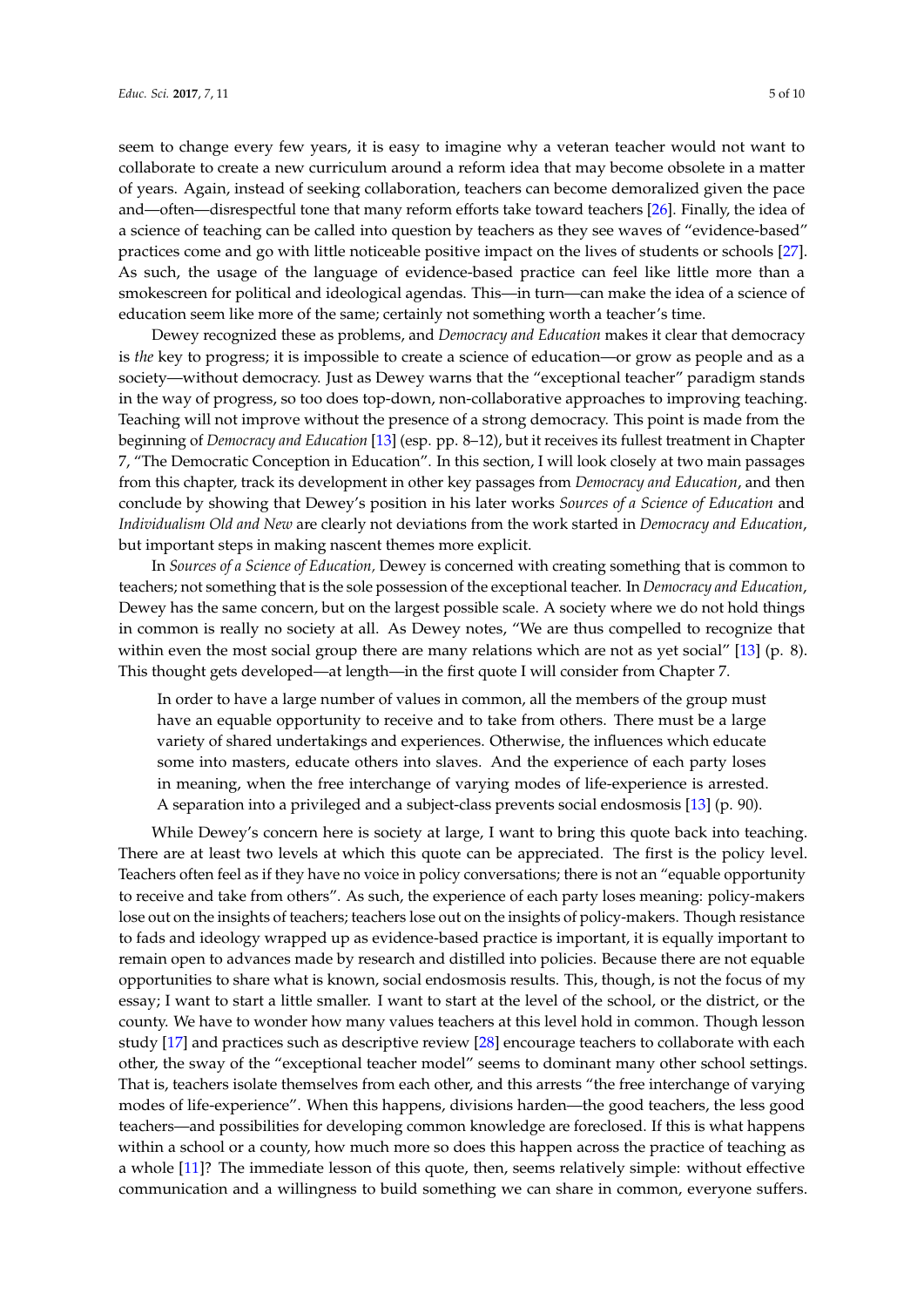Dewey writes, "Lack of the free and equitable intercourse which springs from a variety of shared interests makes intellectual stimulation unbalanced [\[13\]](#page-8-10) (p. 90). Unbalanced intellectual stimulation leads some to feel like "masters" and others "slaves". Though this may not be the way we would like to think of teacher dynamics within a school, it is interesting to think with Dewey on just this point.

If Dewey is on to something here, if a failure to communicate leads to division, we have to look at all of the consequences. Not only does it keep us from creating shared resources [\[29\]](#page-9-13) and common knowledge that we can all grow from and contribute to, "isolation makes for rigidity and formal institutionalizing of life, for static and selfish ideals within the group" [\[13\]](#page-8-10) (p. 92). I hear immediate echoes of this sentiment in Dewey's later work discussed in the section above. When we fail to collaborate, we fall into sects and conflicts that have pernicious effects. Instead of seeking growth through educative communication, we hold to beliefs that arrest personal and social development. When we seek isolation—in any form—we invite stasis, and this will not lead to the improvement of teaching or learning. The only antidote to this state is democracy. Dewey writes:

A democracy is more than a form of government; it is primarily a mode of associated living, of conjoint communicated experience. The extension in space of the number of individuals who participate in an interest so that each has to refer his own action to that of others, and to consider the action of others to give point and direction to his own, is equivalent to the breaking down of those barriers of class, race, and national territory which kept men from perceiving the full import of their activity. These more numerous and more varied points of contact denote a greater diversity of stimuli to which an individual has to respond; they consequently put a premium on variation in his action. They secure a liberation of powers which remain suppressed as long as the incitations to action are partial, as they must be in a group which in its exclusiveness shuts out many interests [\[13\]](#page-8-10) (p. 93).

This is a well-known quotation from *Democracy and Education*, and I hope that putting it in conversation with Dewey's later work on teaching casts some new light on its implications. Re-reading this quote through the lens of teaching makes me think of all of the ways in which teaching is not yet as democratic as it could be. There is not enough collaboration in teaching, and because of this, nascent powers are not liberated; while a teacher may be good—even excellent—in isolation from his or her peers, so long as she remains isolated, she foregoes possibility. A diversity of stimuli—good, bad, neutral—represent opportunities-in-action. Interest in responding well to the variety that exists within a school should be a teacher's aim. While what a teacher currently does may work, Dewey wants us to appreciate the unforeseen possible that only comes about by diversifying the contacts of life that we invite and respond to.

Once we see this, then it becomes a moral imperative to seek out diversity: to communicate across difference so that our experience is changed, and to listen across difference so our store of resources expands and develops. As Dewey famously closes *Democracy and Education*: "All education which develops power to share effectively in social life is moral. It forms a character which not only does the particular deed socially necessary but one which is interested in that continuous readjustment which is essential to growth. Interest in learning from all the contacts of life is the essential moral interest" [\[13\]](#page-8-10) (p. 370). I cannot imagine a better credo for a teacher. Note, it is not that Dewey is claiming that we will indeed learn from all of the contacts of life, but we have to be open to them: we have to take an interest in learning from all the contacts of life. Teaching in isolation keeps this from happening. What is needful is a community of teachers, a community for a teacher that extends far outside of the school, a community that allows each teacher to test her beliefs and practices and—when necessary—readjust these so that she is continuously growing. More, this growth cannot remain her private possession: it must be communicated, and through the process of communication, expanded and brought into what we hold in common as teachers. This is clearly an idealistic vision, and it is one that is often not promoted—or even thwarted—by short-sighted educational policies [\[30\]](#page-9-14). As important as policy and politics are, Dewey—in *Democracy and Education*—returns us to the moral dimensions of teaching [\[31\]](#page-9-15) which are within a teacher's control. Here is how Dewey puts it: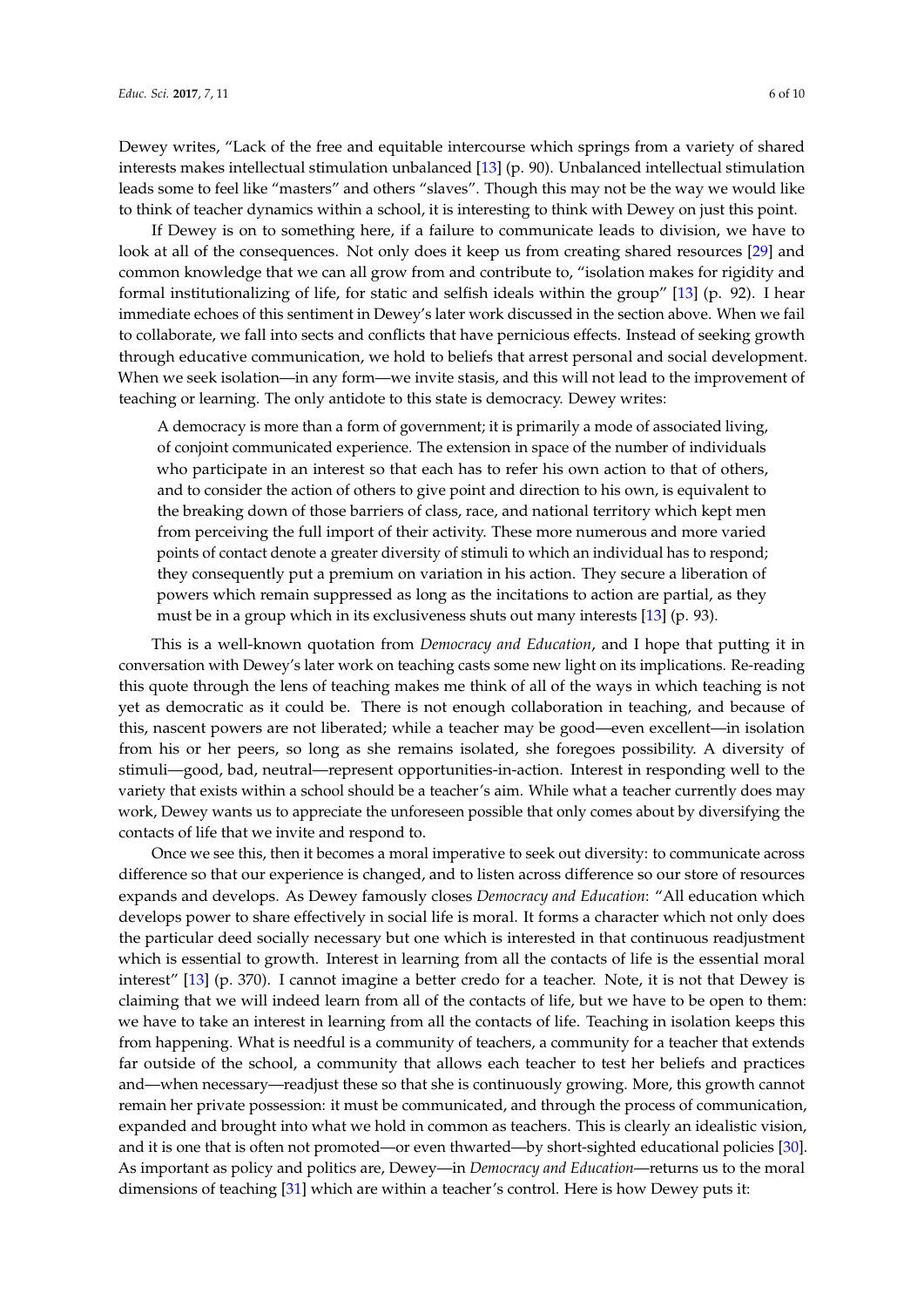the idea of perfecting an "inner" personality is a sure sign of social divisions. What is called inner is simply that which does not connect with others—which is not capable of free and full communication. What is termed spiritual culture has usually been futile, with something rotten about it, just because it has been conceived as a thing which a man might have internally—and therefore exclusively. What one is as a person is what one is as associated with others, in a free give and take of intercourse. This transcends both the efficiency which consists in supplying products to others and the culture which is an exclusive refinement and polish ... There is no greater tragedy than that so much of the professedly spiritual and religious thought of the world has emphasized the two ideals of self-sacrifice and spiritual self-perfecting instead of throwing its weight against this dualism of life. The dualism is too deeply established to be easily overthrown; for that reason, it is the particular task of education at the present time to struggle in behalf of an aim in which social efficiency and personal culture are synonyms instead of antagonists [\[13\]](#page-8-10) (pp. 129–130).

I see this as a key to understanding Dewey's thinking both in *Democracy and Education* and in his later work discussed above. Though we may not explicitly identify as adherents of a spiritual culture, our morals are often still controlled by beliefs that animate that culture: the drama of personal salvation Dewey execrates in *Individualism Old and New.* Dewey could not be any stronger: spiritual culture (divorced from collaborative, democratic social action) has something rotten about it. Furthermore, though we might not identify our actions as driven by this culture, when we do not seek out the contacts of life with diligence, when we feel complacent with our current state of development, then—I worry—we are not living up to the promise of Dewey's philosophy of education. Instead of seeking individual salvation in isolation, we need to work for a democratic community of teachers. This sentence is intended to cut in many ways: teachers need to collaborate with teachers, philosophers of education—as teachers themselves—need to find ways to collaborate and learn from each other as teachers and university professors, and philosophers of education can do more to collaborate with teachers to bring about something like the science of teaching that Dewey envisioned and hoped to bring into existence.

## **3. Toward a Democratic Community of Teachers?**

In light of the foregoing analysis, I think that Dewey would welcome current reform efforts to develop teaching and core practices of teaching rather than working to cultivate exceptional teachers [\[2](#page-8-1)[–4](#page-8-13)[,11](#page-8-8)[,17](#page-9-1)[,28](#page-9-12)[,29\]](#page-9-13). Though there is some risk in uniformity when one develops practices of teaching that are meant to be held common by all teachers, Dewey is quite clear that the risks of going at teaching alone as individuals far outweigh the benefits of working collaboratively—democratically—to improve the practice of teaching. To return to the quotation that opens this essay, "Even in the things conventionally recognized as sciences, the insights of unusual person remain important and there is no leveling down to a uniform procedure . . . the existence of science gives common efficacy to the experiences of the genius". This is the hope. Without a science of education, there is waste and partisanship; when we hold the practice of teaching in common, exceptional teachers are not leveled down. However, there is the expectation that these exceptional teachers will seek to *communicate* their experience so that this experience is broadened and reconstructed for the individual, as it also becomes part of our common knowledge.

Saying this, Sharon Feiman-Nemser, in an excellent essay on *Democracy and Education* that directly addresses some of the forms of teacher education that I endorse above [\[32\]](#page-9-16), is concerned that philosophical aims might get neglected when we teach future teachers those practices that are found to work most effectively in the classroom. The concern is that a science of education will treat philosophies of education as irrelevant or lacking sufficient utility. Though this is a risk that we would have to assess in practice, before shutting down the very idea of this type of project, we have to hold in mind that Dewey would never endorse the abandonment of philosophy in the education of teachers. Instead, Dewey wants both: he wants a science of teaching where philosophies of education play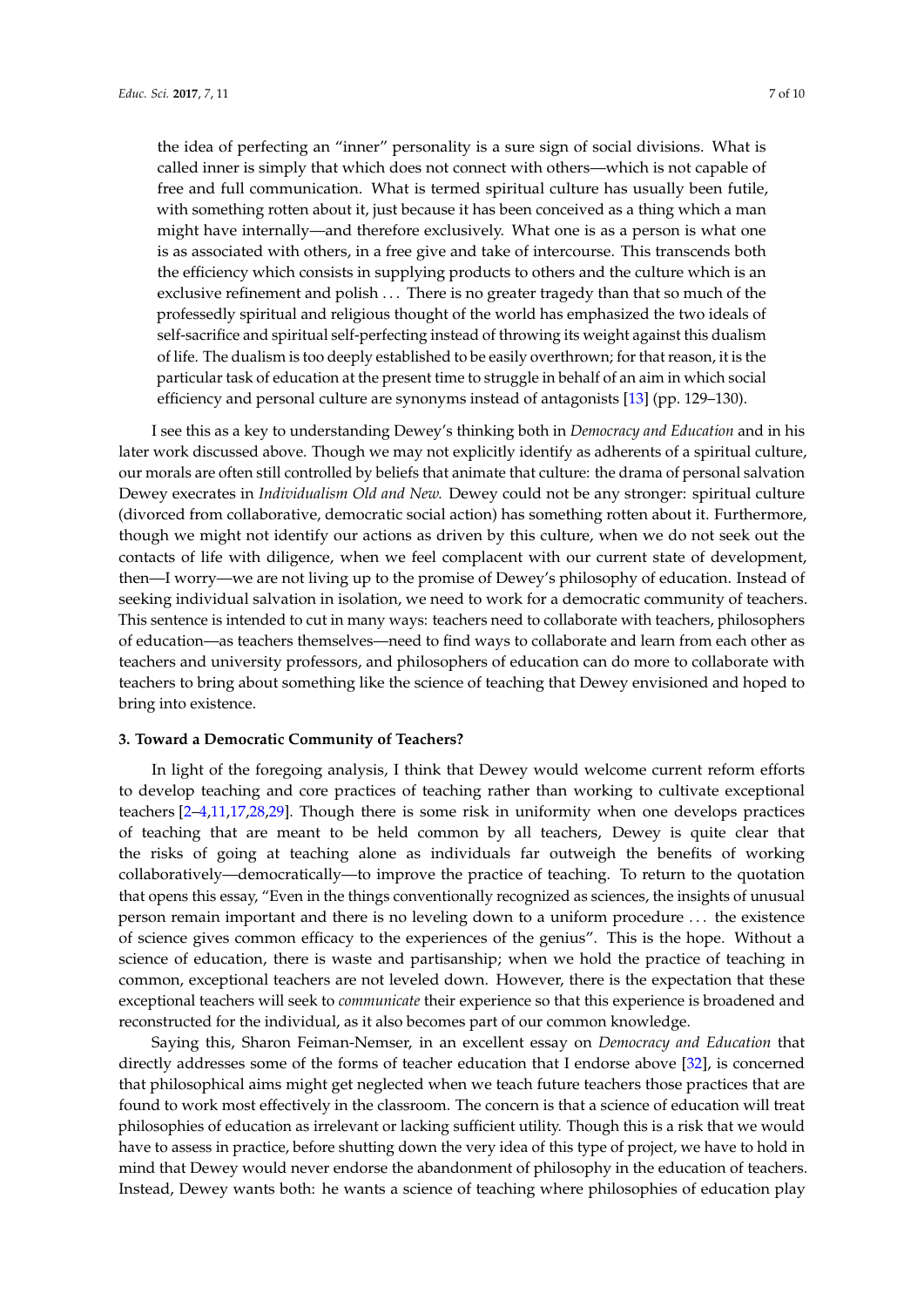important roles. However, if philosophy of education is to play a role in the development of a science of education, the role must be a collaborative democratic one. Philosophers of education need to take an interest in learning from what is happening in classrooms, and take the risk of enacting ideas and aims in the difficult world that is the practice of teaching [\[33\]](#page-9-17). Dewey puts it this way in *Sources of a Science of Education*:

It is not enough to criticize the narrow limitations of accepted ends and values. This needful task is but the negative side of the function of suggesting new ends, new methods, new materials. In performing this office, provision of scope of estimate and liberation of mind comes to a head. As far as the philosophy of education effects anything important, this is what it accomplishes for those who study it. Ideas are ideas, that is, suggestions for activities to be undertaken, for experiments to be tried [\[1\]](#page-8-0) (p. 30).

Here is where democratic collaboration becomes exceedingly important for philosophers of education. It is not enough to criticize existing approaches to teaching or teacher education; one can do this relatively effectively from the outside, at a remove from the work of schools. To test educational experiments, one must have partners willing to undertake those experiments. One cannot dictate these from above; teachers—as noted above—are tired of being told what to do; they are used to this un-democratic process. What is necessary is conversation; a democratic conversation that educates each party involved.

I see a major opening for this conversation in Mary Kennedy's recent work, "Parsing the Practice of Teaching" [\[5\]](#page-8-3). Kennedy—like complementary approaches to creating a science of teaching based on core practices that every teacher needs to enact in the classroom—lists five things that effective teachers do in the classroom:

- They portray curriculum content in a way that renders it comprehensible to naïve minds;
- For students who are not necessarily interested in learning;
- And whose grasp of the content is not readily visible to the teacher;
- And who are restless and easily distracted;
- In a way that satisfies the teachers' personal needs [\[5\]](#page-8-3) (p. 13).

However, she goes one step farther. She argues that a teacher cannot do all of these things equally well and at all times. While every teacher needs to be able to do these five things: sometimes managing restless and distracted behavior will be paramount; at others, sparking interest is more important than control, and so on. As the literature on teaching has demonstrated, teachers face dilemmas that cannot be "solved"; they can only be managed in better and worse ways [\[34\]](#page-9-18). In addition to helping teachers think through these dilemmas philosophically [\[35\]](#page-9-19), philosophers of education can study the new practices that may emerge when dilemmas are managed in ways that feel more—rather than less—successful. These practices can then become part of the store of knowledge that we can teach future teachers, just like the five components Kennedy lists above.

We do not want the waste that Dewey's describes in *Sources of a Science of Education*. If teachers find ways to successfully manage the dilemmas present in the classroom, this wisdom should not live and die with them. Rather, philosophers of education can develop and deepen conversations with teacher educators, advocating core practices that have yet to be theorized and integrated into teacher education programs. To do this, though, philosophers of education need to see the development of a science of teaching as something worthwhile to create, and think about what it would mean to be a democratic partner in its development. I want to close by making two suggestions. First—and probably most simple—philosophers of education can begin to engage more fully with developments in teacher education, developments—as I hope to have demonstrated here—Dewey would be heartened by. The very title "Teaching, Rather than Teachers, As a Path Toward Improving Classroom Instruction" [\[11\]](#page-8-8) would—I feel—be intriguing to Dewey. The second—and here more difficult—thing that philosophers of education can do is to test how democratic our own work is and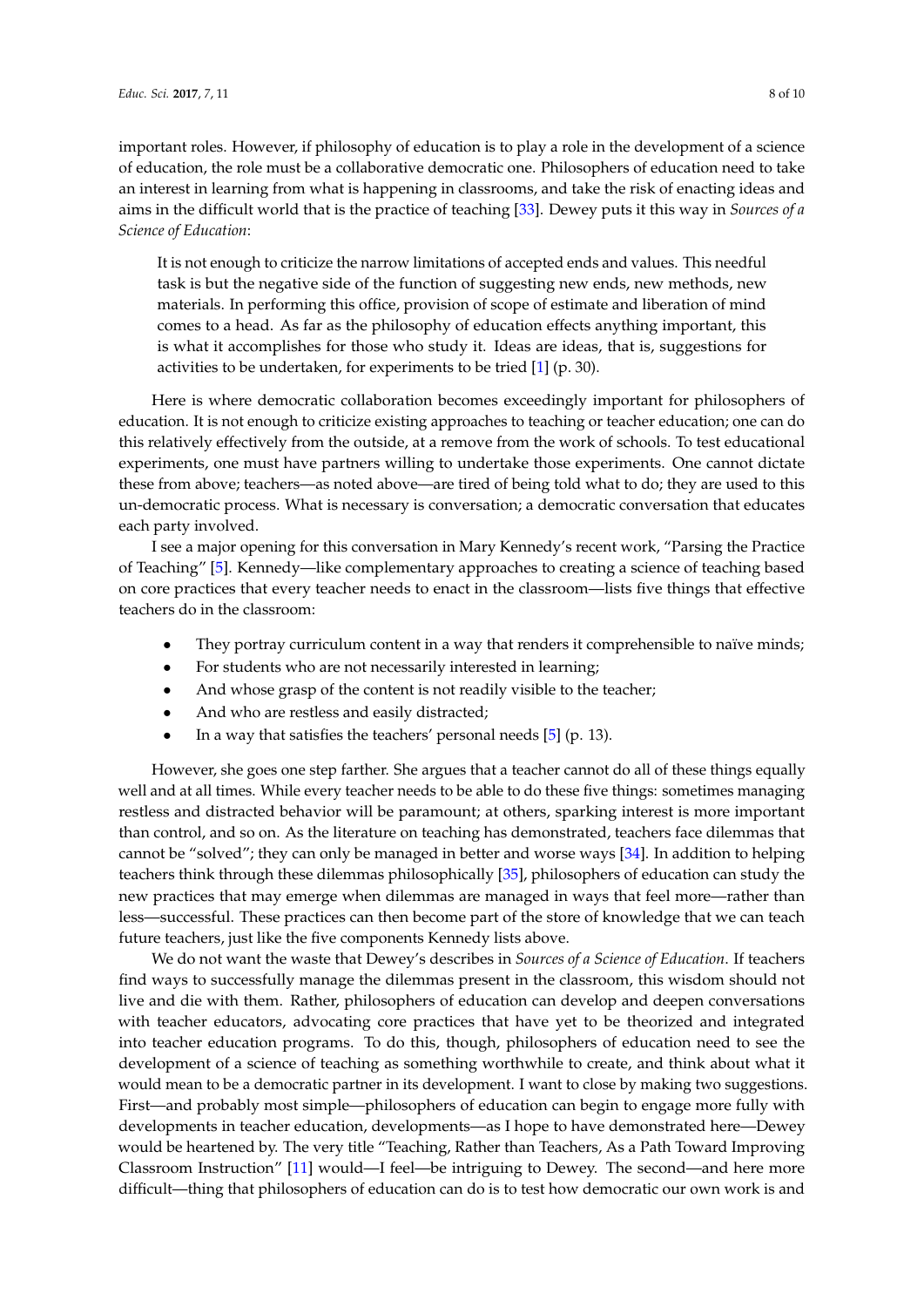can be as teachers. When it comes to believing in the importance of the exceptional teacher, where do we stand? Are we some of the greatest adherents and aspirants? If so, what might we learn by making the attempt to see our work as democratic and not individualistic in the sense criticized by Dewey? Can we collaborate democratically with secondary and elementary teachers if we find it tremendously difficult to even begin collaborating—around teaching and teaching practices—with each other? The call to create a democratic community of teachers is not one that I see Dewey asking us to facilitate on the sidelines, as it were. It is something that he calls us to do together, now, as teaching philosophers of education.

All this leads to what may be the most important implication of this paper. If we have a hard time imagining teaching as a democratic and not individual act, then I think we are left in an interesting position. We are in a position where we can push past our initial unease and work toward the democratic community of teachers that Dewey hopes to bring into being, or we might find ourselves in the position of wondering just how much we agree with Dewey when it comes to teaching and teacher education. If my paper has done anything, I hope that it has provoked thought on just this point. That is, if my interpretation of Dewey is correct when it comes to what he hopes for when it comes to teaching, then I think that we should either work toward this vision or offer the strongest possible criticism of it. Not just for the sake of literature in our field, but as a means of speaking back to dominant discourses in the teacher education literature. Revisiting *Democracy and Education* through the lens of teaching offers us opportunities to enact change in the direction of Dewey's hope and it also opens new avenues for criticism. It is my modest hope that the current paper encourages this work, regardless of the direction it takes, because I feel that it is as important, now as ever, that philosophers of education have a voice in conversations about teaching and teacher education.

**Conflicts of Interest:** The author declares no conflict of interest.

### **References**

- <span id="page-8-0"></span>1. Dewey, J. Sources of a Science of Education. In *The Later Works of John Dewey, Volume 5*; University of Southern Illinois Press: Carbondale, IL, USA, 2008.
- <span id="page-8-1"></span>2. Green, E. *Building a Better Teacher*; WW Norton: New York, NY, USA, 2015.
- <span id="page-8-2"></span>3. Forzani, F.M. Understanding "Core Practices" and "Practice-Based" Teacher Education: Learning from the Past. *J. Teach. Educ.* **2014**, *65*, 357–368. [\[CrossRef\]](http://dx.doi.org/10.1177/0022487114533800)
- <span id="page-8-13"></span>4. Ghousseini, H. Core Practices and Problems of Practice in Learning to Lead Class Discussions. *Elem. Sch. J.* **2015**, *115*, 334–357. [\[CrossRef\]](http://dx.doi.org/10.1086/680053)
- <span id="page-8-3"></span>5. Kennedy, M.M. Parsing the Practice of Teaching. *J. Teach. Educ.* **2016**, *67*, 6–17. [\[CrossRef\]](http://dx.doi.org/10.1177/0022487115614617)
- <span id="page-8-4"></span>6. D'Agnese, V. The Essential Uncertainty of Thinking: Education and Subject in John Dewey. *J. Philos. Educ.* **2016**. [\[CrossRef\]](http://dx.doi.org/10.1111/1467-9752.12187)
- 7. Burbules, N.; Hansen, D. *Teaching and Its Predicaments*; Westview Press: Boulder, CO, USA, 1997.
- <span id="page-8-5"></span>8. Floden, R.; Buchmann, M. Between Routines and Anarchy: Preparing Teachers for Uncertainty. *Oxf. Rev. Educ.* **1993**, *19*, 373–382. [\[CrossRef\]](http://dx.doi.org/10.1080/0305498930190308)
- <span id="page-8-6"></span>9. Jackson, P. Facing Our Ignorance. *Teach. Coll. Rec.* **1987**, *88*, 384–389.
- <span id="page-8-7"></span>10. Jackson, P. *Practice of Teaching*; Teachers College Press: New York, NY, USA, 1986.
- <span id="page-8-8"></span>11. Hiebert, J.; Morris, A.K. Teaching, Rather than Teachers, As a Path Toward Improving Classroom Instruction. *J. Teach. Educ.* **2012**, *63*, 92–102. [\[CrossRef\]](http://dx.doi.org/10.1177/0022487111428328)
- <span id="page-8-9"></span>12. Dewey, J. Individualism Old and New. In *The Later Works of John Dewey, Volume 5*; University of Southern Illinois Press: Carbondale, IL, USA, 2008.
- <span id="page-8-10"></span>13. Dewey, J. Democracy and Education. In *The Middle Works of John Dewey, Volume 9*; University of Southern Illinois Press: Carbondale, IL, USA, 1985.
- <span id="page-8-11"></span>14. Lortie, D. *Schoolteacher: A Sociological Study*; Chicago UP: Chicago, IL, USA, 1975.
- <span id="page-8-12"></span>15. Brewer, T.J.; Myers, P.S.; Zhang, M. Islands unto Themselves: How Merit Pay Schemes May Undermine Positive Teacher Collaboration. Available online: <http://files.eric.ed.gov/fulltext/EJ1065822.pdf> (accessed on 6 August 2016).